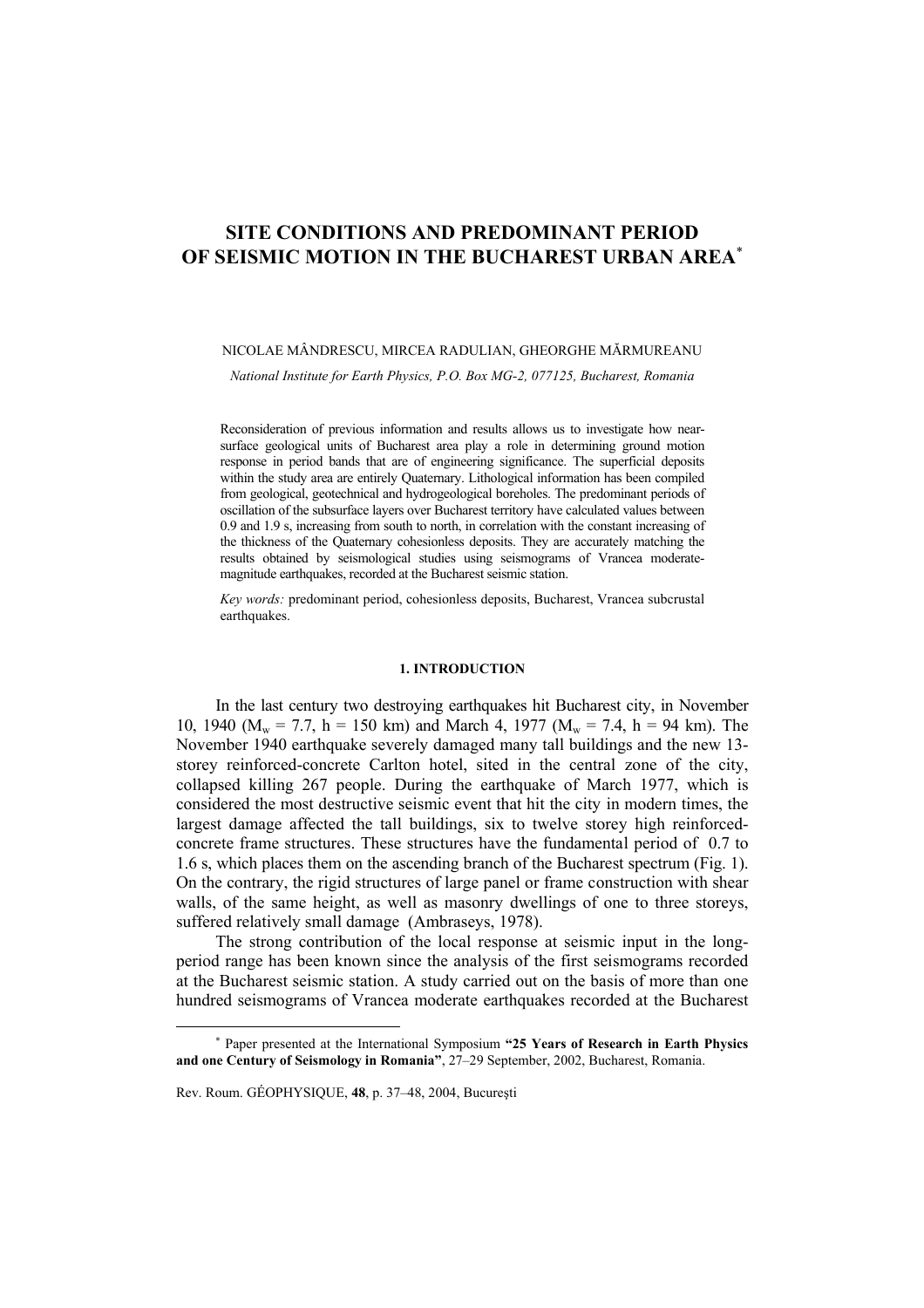seismic station between 1936 and 1963 (Radu, 1965) showed an average characteristic predominant period of the ground motion of 1.3 s.

The first attempt to evaluate the predominant period of motion by computation, taking into consideration the Quaternary deposit thickness and the average shear wave velocity, led to values in the interval 0.9–1.6 s (Mândrescu, 1978).

The recent researches developed within the National Institute for Earth Physics in Bucharest were designed to the better knowledge of the local geological conditions beneath the Bucharest area, on the one hand, and to collect, analyze and correlate the information related to the distribution of the shear wave velocity in these layers, on the other hand. The processing of these two types of information into GIS format allowed the completion of new maps (at the surface of Frăteşti and Uzunu complex layers). The main characteristics of these maps are reflected in the map of the predominant period distribution.

## **2. GEOMORPHOLOGY**

Bucharest city is located in the Romanian Plain, a major relief unit, lying between the peri-Carpathians piedmonts to the north and west and the area of tablelands, hills and mountains of Dobruja to the south and east. Bucharest is sited in the central part of the Vlăsia Plain (Fig. 2), considered as a transition zone between the piedmont plains of the north and the Danubian plain of the south (Vâlsan, 1915; Mihăilescu, 1924). The Vlăsia Plain lies between the Prahova valley to the north and the Arges–Dâmbovita valleys to the south, and represents a continuation of the common alluvial fans of the Ialomita and Dâmbovita rivers. This central morphological unit can be divided into two subunits: the Snagov plain to the north and the Bucharest plain to the south. The Bucharest plain hydrologically belongs to the two confluence basins, Dâmbovita and Arges. The Dâmboviţa valley is the morphohydrographical axis of this plain, bounded to the N–NE by the Otopeni plain, and to the S–SE by the Câlnău plain (Coteţ, 1976).

The valleys of the Colentina, Pasărea and Câlnău, tributaries of the Dâmbovita, mark the interstream system Dâmbovita–Sabar, Dâmbovita–Colentina and Colentina–Mostiştea. These interstreams look like extended plains, more elevated than the meadows, slightly fragmented by narrow valleys and hollows. The system of valleys deeply crossing the plain in the Bucharest area has the character of longitudinal and parallel channels.

As concerns the topography, the elevation of the Bucharest zone above the sea level lies between 60 m and 95 m. The elevation contour lines are generally oriented NE–SW, roughly perpendicular to the direction of the two main valleys going across the city. The elevation is gradually decreasing, with minor fluctuation from NW to SE (Fig. 3); the average slope has similar values, 0.5–0.6 m/km, both in the interstream area and at the bottom of the valleys. The transverse slopes have large values, especially on the right bank, nearly reaching the vertical (Coteţ, 1963).

A few areas of local plains are distinct over the territory of the city, respectively *Băneasa–Pantelimon, Giuleşti–Floreasca, Vergului* and *Cotroceni–Văcăreşti*.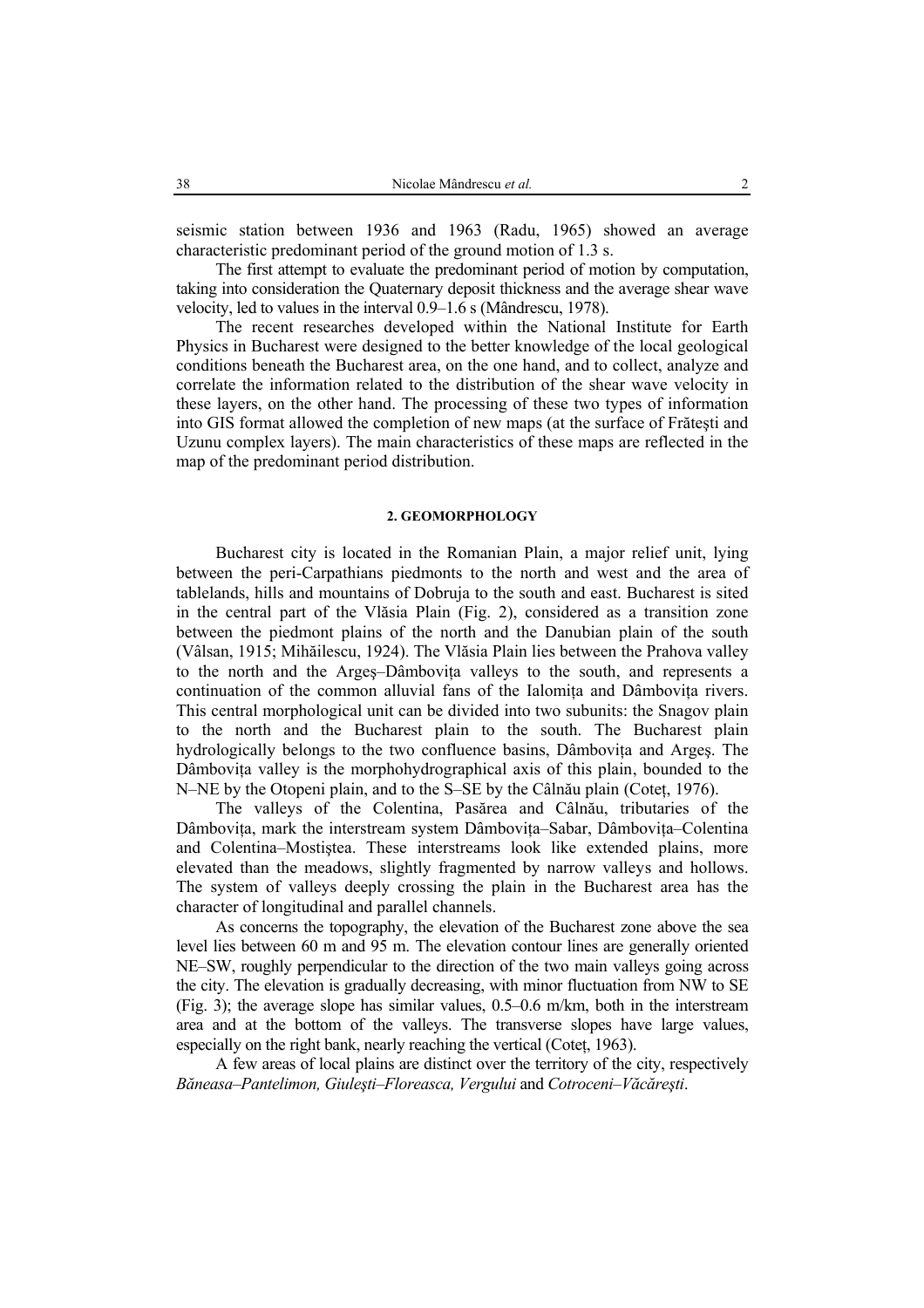The Băneasa and Pantelimon plains, situated in the northern part of the city, are separated by a valley of erosion – Saula – supplied from ground water and rainwater.

In the interstream space Colentina–Dâmbovita, the Giulesti–Floreasca plain is developed in the NW part, with heights between 85 and 95 m, and the Vergului plain in the S–SE part, with lower heights, 70 to 80 m, respectively. Three morphological steps are evidenced inside this interstream area, corresponding to pseudoterraces, created in a different manner than the typical fluviatile terraces (Coteţ, 1963).

The interstreams are slightly slanting toward SE. The Dâmbovita–Colentina interstream is situated 10–15 m below the level of the Cotroceni–Văcăreşti plain, due to the sliding of the Dâmbovita River over its own alluvial fan towards its present-day course. This is evident in the extended terraces that display the form of fans identified inside this interstream.

The Cotroceni–Văcăreşti plain, located in the southern part of the city, expands on the right bank of the Dâmbovita river. It looks like a flat plain with heights between 85 and 95 m in the Cotroceni area and 80–85 m in the Văcăreşti area.

#### **3. GEOLOGY**

### 3.1. STRATIGRAPHY

Bucharest is sited in the central part of the Moesian (Walachian) platform, which corresponds, from a morphological point of view to the Romanian Plain, at around 165 km apart from the epicentral area of Vrancea.

The Moesian platform has a basement with two structural stages, a lower one with chloritic and sericitic schists of Precambrian age and an upper one made up of old Paleozoic folded marine formations going back to the Middle Carboniferous age. The sedimentary cover, relatively thick (exceeding 6,000 m), is the result of four major cycles of sedimentation: a) Paleozoic, b) Permian–Triassic, c) Jurassic– Cretaceous and d) Upper Miocene–Quaternary.

*The first sedimentation cycle* starts with mainly arenitic deposits, continues with argillites, intercalations of sandstones and limestones, then with a horizon of the Old Red Sandstone type, with partly lagoonal dolomites and limestones and terrigenous deposits. Within this succession, one can notice some sedimentary gaps, syncronous with the Taconian, Ardenian and Breton diastrophism.

*The second sedimentation cycle* starts with the Permian and ends with the Upper Triass. Accumulations of mainly terrigenous, quasi-continental deposits, associated with effusive magmatite took place during the Permian; siliceous sandstones with intercalations of clays and limestones, during the Lower Triass; limestones, dolomites, anhidrites and salt, during the Middle Triass, and again a sequence of mainly terrigenous deposits, during the Upper Triass.

*The third sedimentation cycle* starts in the Upper Lias and ends in the Senonian. The Upper Lias–Dogger interval is represented by terrigenous formations. Sandstones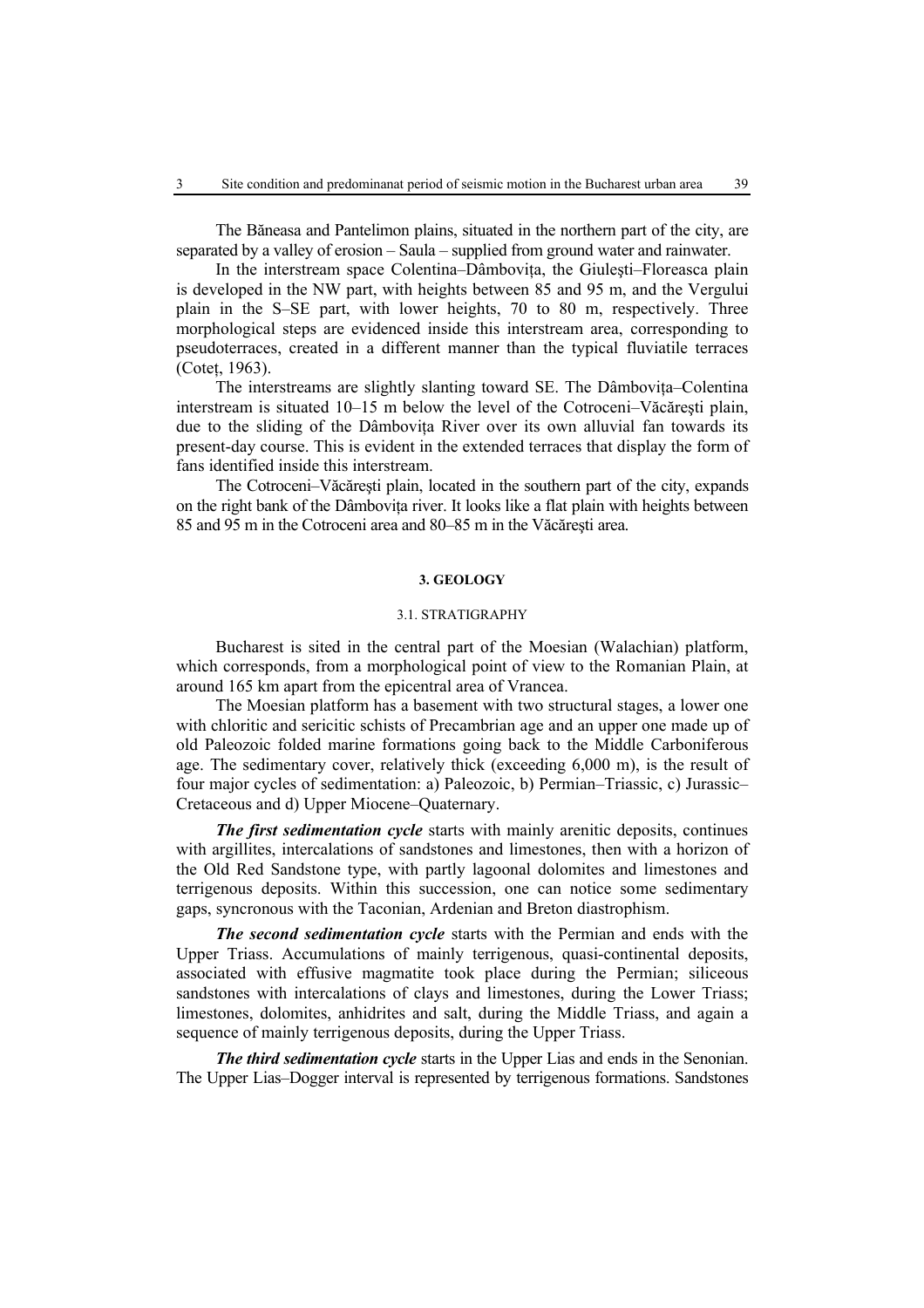predominante at the base of this interval, and clays and more seldom marno-limestones in the rest of the profile. Accumulations of carbonatic, pelagic, neritic-reefal, lagoonal deposits took place from the Callovian till the Aptian. In the second part of the Cretaceous, the carbonatic character of the deposits is diminished by the accumulation of horizons of marno-limestones, marl and sandstones. The process of sedimentation was interrupted during the Meso-Cretaceous and locally, during the Callovian, Cenomanian and Senonian (Mutihac, Ionesi, 1974; Paraschiv, 1979).

*The fourth sedimentation cycle* starts in the Badenian and ends in the Quaternary. During this period, only terrigenous deposits accumulated.

*The Badenian* deposit represented by marls with clay, sands and gravels was noticed in the boreholes.

*The Sarmatian* transgressively settled down over the Badenian deposits. It is represented by all its terms. Two successions were encountered in boreholes, one basal, arenitic and an other in the upper part, consisting of sands, clays, sandy clays and compact marls.

*The Meotian* consists of predominant detrital deposits with thickness of a few meters in the south, down to 600–700 m in the north. Borehole data allowed the separation of two lithofacies, one basal, mainly pelitic and the other arenitic, in the upper part.

*The Pontian* has a transgressive character in the southern part, covering directly the Sarmatian or even older formations. The deposits, represented by clays and sandy marls with sandy intercalations, have a high lithofacies uniformity. The Pontian thickness is from a few meters to more than 600 m.

*The Dacian* covers transgressively the Pontian formation. It is represented by marls, calcareous marls, clays, sands, gravels and microconglomerates. The thicknesses of these deposits overpass sometimes 600 m.

*The Romanian* deposits are noticed at depths between 100 m and 600 m. The pelits and some sandy sequences predominate in its lithofacies constitution, without a uniform distribution. Marl clays and thin layers of coal lay in the Middle Romanian, characterized by a lenticular development. To the end of the Romanian, the Pliocene lake retreated and its evolution to colmatage continued in the Quaternary.

*The Quaternary* deposits are largely developed in the Bucharest zone and its environs (Fig. 4). The description of the sequence of the formations of the last cycle of sedimentation and the geological cross-sections (Fig. 5) is based on the boreholes plotted on the same map (Fig. 4). The large amount of geological, hydrogeological and geotechnical data (the geotechnical boreholes alone are more than 10,000) makes it possible to know the lithological succession from the bottom upwards for the Lower and Upper Quaternary deposits (Mândrescu, Capră, 2003). Some of the boreholes drilled in the city area considered in this work are represented in Fig. 6. The deeper boreholes outlined the following succession:

a) *The Frăteşti layers*, common to all the deep boreholes, consists of three layers of sand and gravel, named A (upper layer), B (middle layer) and C (lower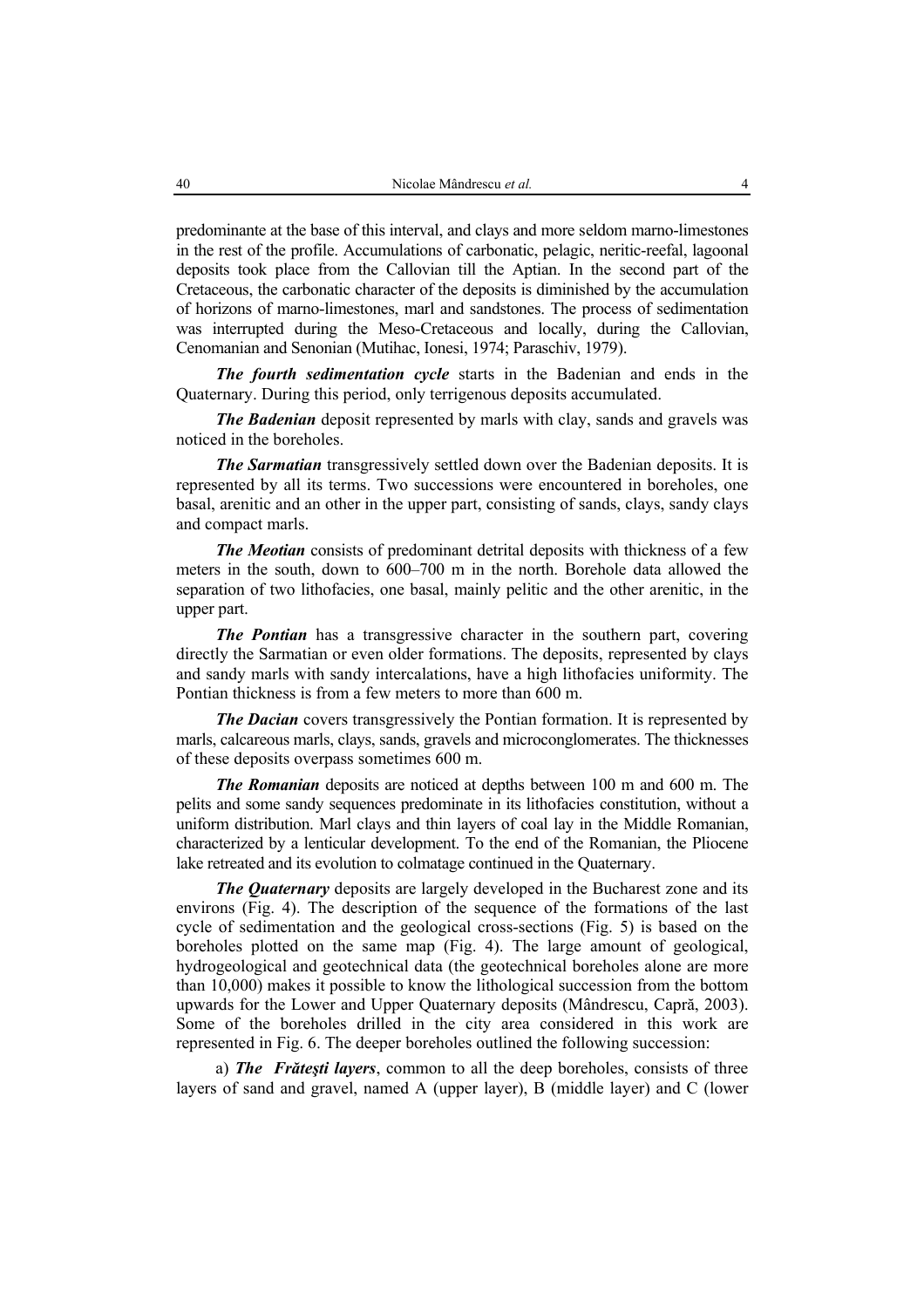layer), separated by two intercalated layers of clay (Fig. 7). The layers have a similar structure, with coarsely sands and gravel at the bottom, and medium-fine sands transforming gradually to clays at the upper part. Thus, the grain size decreases from the bottom to the top of each layer, however we cannot say that this is an invariant characteristic of the sedimentation process. Sometimes we find gravel without sand at the bottom, while in other cases alternations of sands and gravels are observed or only sand succession with different grain size gradation. Borehole data indicate that the gravels are not concordant, but show a lenticular structure, characteristic for the torrential regime in which they were deposited. Since the constitutive material of the gravels (quartzite, gneisse, granite, conglomerate, sandstone, jasper) belongs both to the Carpathian and the Balkan domains, some authors consider that these gravels have a mixed Carpatho-Balkan origin (Bandrabur, 1961), opinion supported by paleontological arguments, as well.

The entire complex is gently descending from S to N, in opposition to the relief which descends from N–NW towards S–SE. The complex of the Frăteşti layers becomes thicker along the same direction.

b) *The marl complex (Uzunu)*, represented by a succession of marl and clay, sometimes sandy marl with intercalation of fine sands. These deposits outcrop in proximity of Uzunu locality on the Câlniştea valley (Fig. 2). The mass of these deposits shows gradual changes from typical clays to clays with sand, sandy clays and sandy loam. Sometimes the clays are transformed into compact marls, generally with numerous limestone concretions.

The rocks composing the marl complex correspond from a granulometric point of view to some lacustrine formations, in facies of shallow depth, in which the determinant material was represented by the pelitic fraction. The marl complex undergoes a slight descent from S to N, accompanied by an increase of the deposits thickness in the same direction.

c) *The Mostiştea sands*. The upper part of the marl complex is continuously covered by a bank of sands of brown-black color, with rust-colored intercalations. The granulometry reveals from fine and coarse sands to sands with intercalations of small gravels and rests of silicified wood. In the Dâmbovita–Colentina interstream the sands have a thickness of 10–15 m, but in other places we can find sandy successions with clay intercalations with a thickness of a few meters. The thickness of the Mostiştea sands is in general 10–15 m. Smaller thickness is present in the western part of the city (Cotroceni plain), in the Giuleşti zone and in the Băneasa plain.

d) *The intermediate clay deposits* are developed between the Mostiştea sands and the Colentina sands and gravels. These clays have variable thickness, between 5 and 20 m. The largest thickness occurs on the Dâmbovita–Colentina interstream. In a few places in the eastern part, the clays are completely laminated, and this results in mixing the Mostiştea sands with the Colentina sands and gravels. The intermediate deposits contain clays, silty clays and silty sands with abundant limestone concretions.

e) *The Colentina gravels and sands* show a transition from gravels, located at the basement of this complex, to sands, placed at the upper part. The entire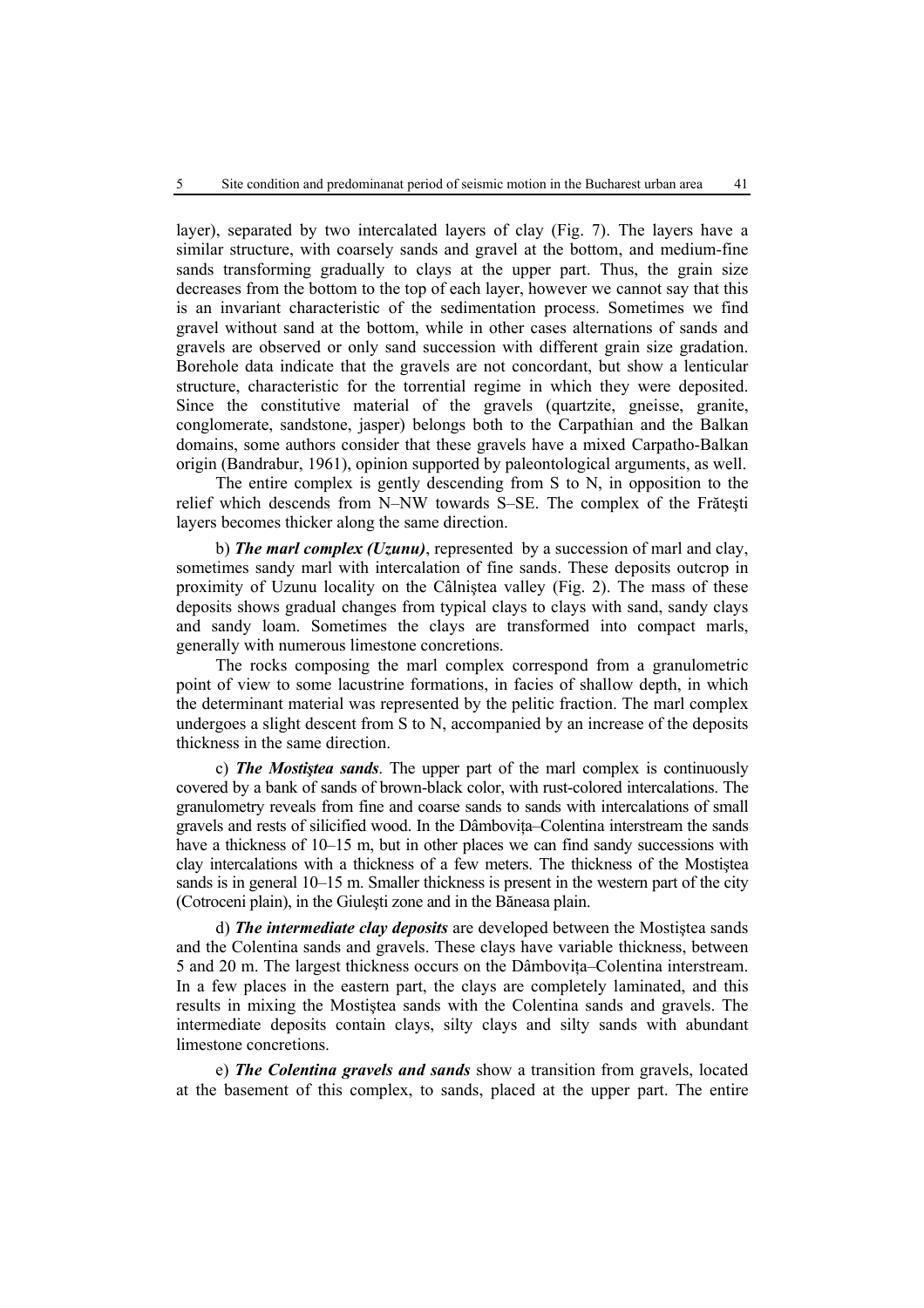deposit has a sedimentation in lens, with dimensions increasing to the bottom layer, regardless of the material composition (fine sands or rough gravel). This observation demonstrates that the sedimentation conditions evolved from a torrential regime (when the running waters deposited the gravels in the basement) to a more quite stage that allowed the sedimentation of the fine sands in small lens.

The same layer has a thickness of 5–10 m in the Băneasa–Pantelimon plain, with a structure of lens; in some places the thickness is only 3–4 m. The thickness of gravels and sands is 10–15 m in the Dâmboviţa–Colentina interstream, has the smallest values in the Cotroceni–Văcăreşti plain (1–5 m in the zone of Ghencea avenue), increases to 10 m eastward of the Antiaeriană street and to 15 m in Oltenitei street area and eastward of the Măgurele street.

f) *The loess-like deposits*, with a lithology characterized by a large variety of granulation of the component elements, from clays and silt to fine sands and sometimes even coarse sands. The deposits structure is rather uniform and partly independent of the granulometry, displaying as lenticular aggregates more or less claylike, with calcareous and manganese separations. The loess-like deposits in the Bucharest area differ from the rest of the deposits of this kind in Romania, and from the typical eolian loess.

These deposits have a visible stratification or pseudostratification, a small percentage of fine particles, with coarser intercalations or even gravel elements, and an uneven distribution of carbonates, deposited naturally in the initial stage. Consequently, we consider that these deposits are of proluvial origin, built up during the process of aquatic dragging and deposited by the running waters. The mass of these deposits includes 2–3 levels of darker color, with a higher percent for clays, so called "fossil soils" and "buried soils". The high content of clays is caused by eluviation phenomena of the proluvial deposits, during the time intervals of stagnation of the accumulation process.

Two distinct horizons of loessoid deposits were identified on the territory of Bucharest: old loessoid deposits, lying between the Mostiştea sands and the Colentina gravels and recent loessoid deposits, lying above the layer of the Colentina gravels.

The lithological sequence of the Quaternary deposits beneath Bucharest city is well represented in the cross-section made by Liteanu in 1952 (Fig. 8).

## 3.2. STRUCTURE

The map of the Neogene/Cretaceous boundary (Fig. 9) and geological crosssections (Fig. 5) outline some of the peculiarities of the geologic evolution in the area of the city and its neighborhood. Thus, starting with the Upper Cretaceous the Moesian Platform underwent a process of uprising and remained exondated until the beginning of the Badenian, when a new basin of sedimentation started to be created. This basin would be preserved, with a few variations of the shore, until the end of the Pliocene, and in the lacustrial form, until the Quaternary. The surface of post-Cretaceous erosion has a slight plunge from south to north, to the Bucharest city position, after then, the slope is increasing, forming a transition zone towards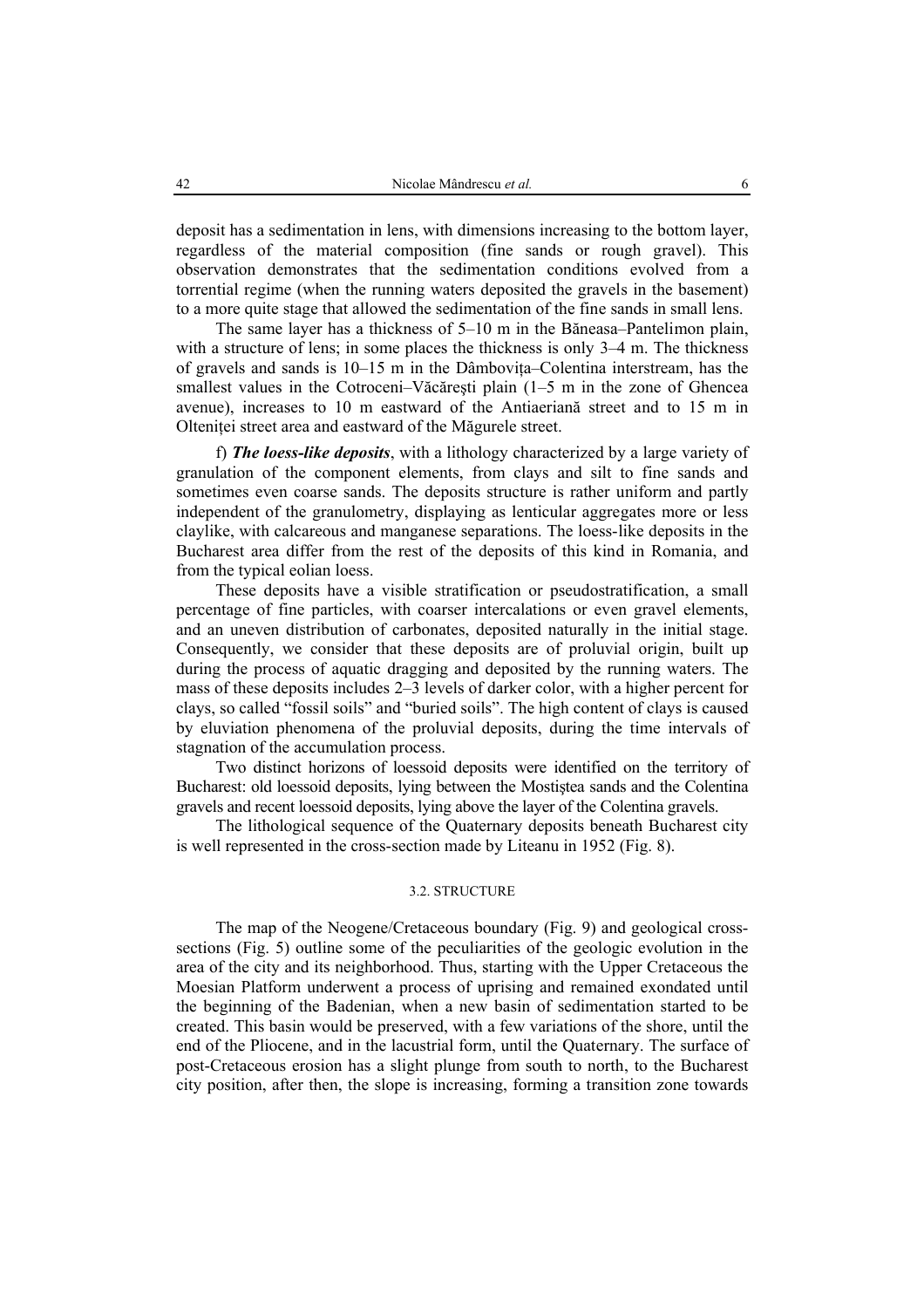the foredeep. Thus, the Cretaceous surface is placed at about 250 m depth at Călugăreni, in the southern part (F 210), at a depth of 927 m at Bragadiru (F199), approximately 20 km to the north, and at about 2,180 m depth at Moara Vlăsiei (F 201). In the case of other boreholes located in the northern part of the studied area (Tărtășești – F204, Poiana – F204, Peris – F203) the Cretaceous was identified at deep levels as well (2,150 m, 2,340 m and 2,800 m, respectively).

The Miocene and Pliocene formations are transgressive, the more recent terms successively covering, from north to south, the older formations. One may note that the Sarmatian goes far beyond the limit of the southern extension of the Badenian, delimiting approximately the border between the external side of the foredeep and the platform. Note also a gradual sinking of the sedimentary cover from south to north and equally the increase of its thickness along the same direction.

The boreholes and seismic prospecting have identified a series of faults that, at first sight, have a chaotic distribution. But, a more careful analysis shows the existence of two major directions: one oriented approximately east-west, parallel to the structures of the Carpathians orogen. Along this direction the platform sinks in steps towards the north; the second, oriented north-west–south-east, rather perpendicular to the first direction, includes several faults, among them the most important is the system Belciugatele, located in the eastern part of the studied area (Fig. 9). All the faults have regional extension and affect the entire sedimentary layer, up to the Pliocene, inclusively. The Urziceni–Jugureanu fault, with its possible extension towards Căscioarele–Stoeneşti, is one of the most important faults of the platform. According to Paraschiv (1979), most faults can be followed only within the pre-Neogene formations and at the boundary Neogene/Cretaceous. The faults cannot be identified any more or are difficult to be followed in the Neogene, due to the step reduction, or to the lack of lithological contrasts (contrasts in elastic velocities, respectively). The faults that cross the Neogene cover of the platform are, at least partly, older faults, reactivated several times. The most recent displacements along these faults took place after the Miocene end, in the Upper Meotian, respectively, when the oil and natural gases deposits from Bucharest neighborhood were created. In the upper levels of the Neogene cover the vertical jump of the compartments along the faults does not go beyond a few tens of meters. Certainly the jump of these compartments is more pronounced, at least in the Paleozoic and Mesozoic formations, as a result of the accumulation of the repeated stages of reactivation.

The complete succession of Pliocene and Quaternary deposits until the beginning of the Upper Pleistocene shows that negative vertical movements affected the whole region permanently. Evidence thereof is the large thickness of the Quaternary deposits as shown by geologic boreholes: around 300 m between Periş and Buftea and more than 500 m in the north-eastern part of the Romanian Plain.

The deep geological and hydrogeological boreholes drilled in the city area allowed to work out the maps at the Frăţeşti and Uzunu layers surface (Figs. 10 and 11).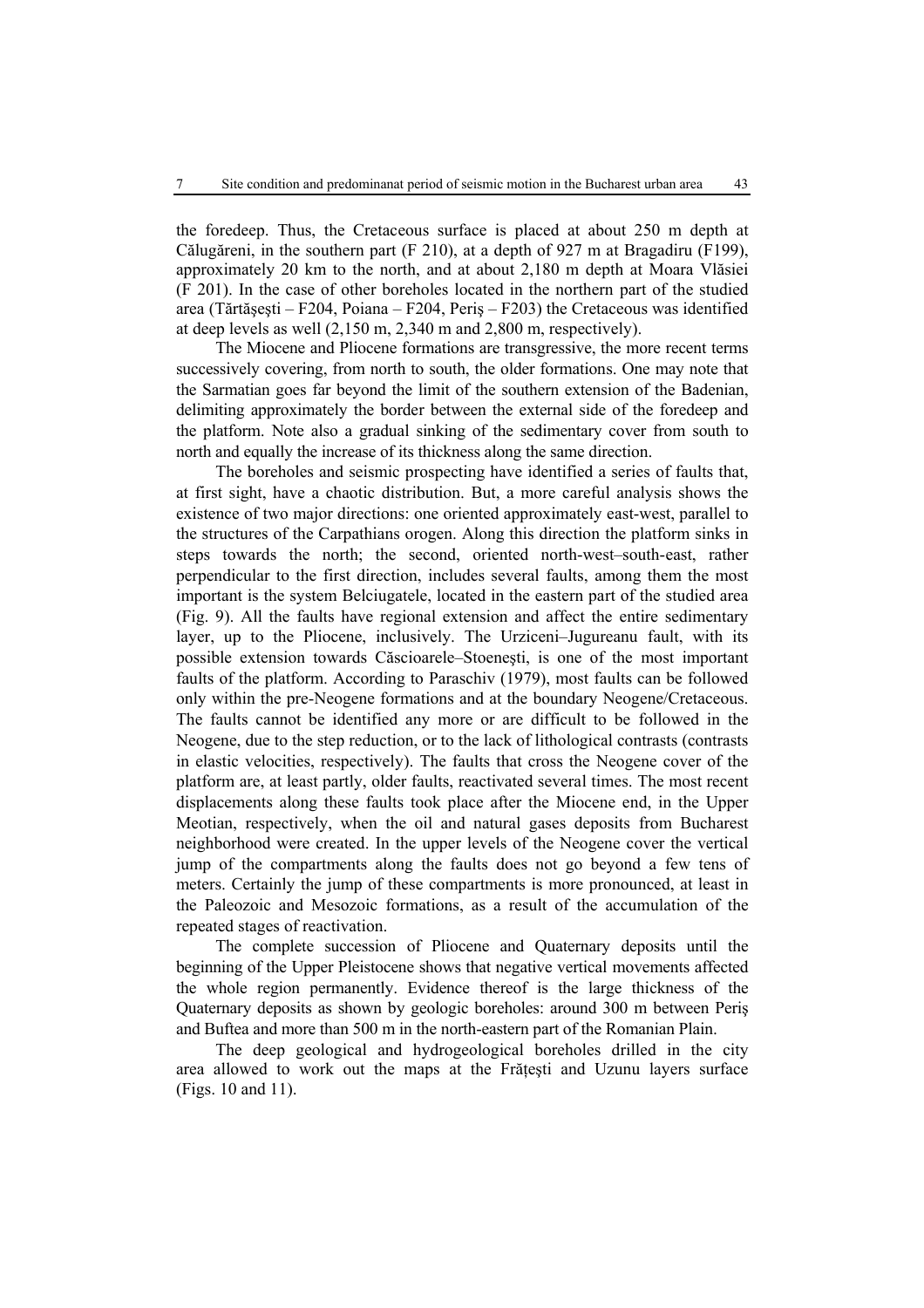## **4. SEISMIC MEASUREMENTS**

It is well known that the local natural factors can strongly influence the effects of a major earthquake upon the built environment of an urban area. Therefore, it is essential to know in detail the geological and seismic features of the zones with high seismic hazard.

In the previous sections the regional and local geological conditions were analyzed, with special emphasis on the weakly consolidated Quaternary deposits beneath Bucharest city. Information referring to the seismic characteristics and especially to the distribution of the seismic wave velocity in the geological formations at the city area comes from three sources:

a) deep geological boreholes, which allowed to establish the stratigraphic sequence and lithofacial character of the formations representing the last cycle of sedimentation in the Moesian platform;

b) seismic measurements made in more than 200 sites with the portable seismograph  $FS_3$  for microzoning purpose (Mândrescu, 1972, 1977);

c) seismic measurements in boreholes at INCERC, UTCB, Cătelu and Mayoralty area (Moldoveanu, 2000; Aldea *et al.*, 2000, 2002).

The difficulties related to the engenderment and recording of the seismic waves in boreholes, particularly at greater depth, can lead to significant uncertainties in the measured velocity. Therefore, the results obtained using borehole data are compared with data from the literature for deposits with similar characteristics: lithological composition, age and genesis conditions (Campbel, 1978; Goto *et al.*, 1978; Kawase, 1995; Kazama, 1995; Kudo, 1978; Murphy, 1978; Nicolaev, 1965; Shima and Ohta, 1968; Warrik, 1974; Yoshikawa *et al.*, 1978; Rogers *et al.*, 1983). The following average shear wave velocities have been finally adopted for the main lithological formations beneath Bucharest city: Backfill deposits and soil, 90 m/s; Loesslike deposits, 216 m/s; Colentina gravel and sand, 317 m/s; Intermediate clays, 327 m/s; Mostiştea sands, 360 m/s; Marl Uzunu complex, 421 m/s; Frătești layers,  $>600$  m/s.

Except the layers of intermediate clay that get thin in some places, or even completely disappear, the other layers are noticed in all the boreholes sufficiently deep drilled over the territory of the city.

Although the measurements are made in spots, the velocity of the seismic waves are characteristic for the entire layer since the material has a common source, way of formation and its subsequent evolution has taken place within similar lithofacial conditions. The fluctuations of the water level in the sedimentary basin determined by no means several changes of the lithological composition, passing from clays to sandy clays or sands, from marl to sandy marl or sand lenses, but these transformations have been made gradually and have not modified significantly the seismic behavior of the deposit as a whole. This is also outlined by the narrow interval of the velocity values obtained from seismic measurements in boreholes using down hole and up hole methods.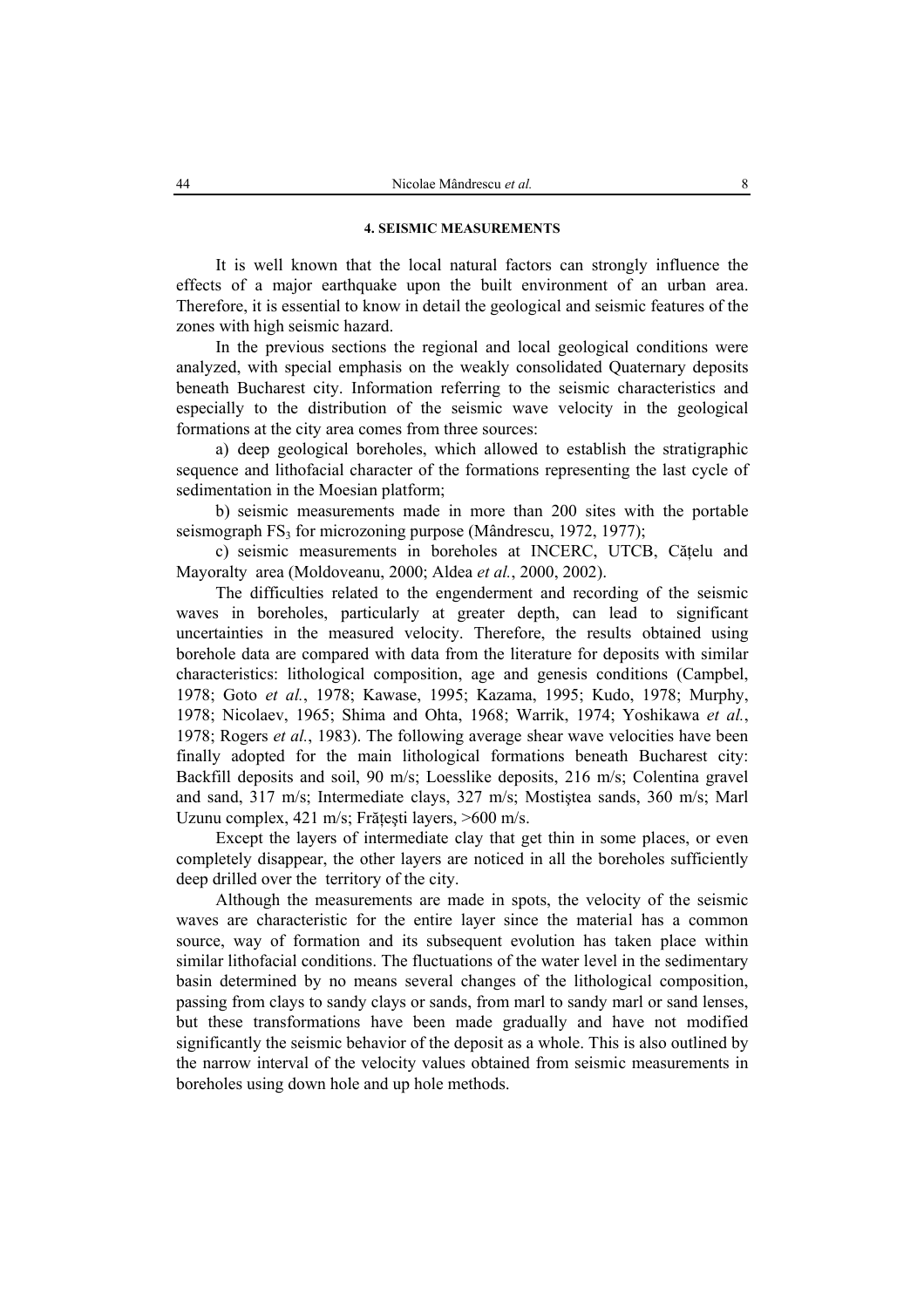## **5. PREDOMINANT PERIOD OF OSCILLATION**

Likewise other big cities hit by strong earthquakes (Caracas, Mexico City), the largest damage was noticed in Bucharest for the high-storey and flexible buildings (Seed *et al.*,1970; Mândrescu, 1978; Girault, 1986). Thus, the earthquake of March 4, 1977 caused the collapse of 32 (6- to 12-storey buildings) and large damage of tens of tall buildings (Mândrescu, 1990, 1992). The principal cause was considered to be the proximity of the building fundamental period (T) and the characteristic period of the geological deposit response beneath the city  $(T_s)$ . The period of oscillation characteristic for different sites in the Bucharest area was evaluated immediately after the earthquakes, resulting values between 0.9 and 1.6 s. It was assumed, at the same time, that the entire package of Quaternary unconsolidated deposits is excited during the Vrancea large subcrustal earthquakes (Mândrescu, 1978; Mândrescu, Radulian, 1999).

Recent studies carried out within the National Institute for Earth Physics in Bucharest on the geological conditions in the Bucharest area allowed us to compute the period of oscillation characteristic for different sites, using the same relation used by Mândrescu in 1978:

$$
T_s = 4H/v_s \tag{1}
$$

where *H* is the thickness of the deposits located above the bedrock, and  $v_s$  is the average shear wave velocity for these deposits.

We consider as bedrock the compact horizon of the Frăteşti gravels, for which we adopted a shear wave velocity greater than 600 m/s. There is a lot of debate relatively to the bedrock definition. In general, a rock sufficiently stiff and in which local shaking variation during strong earthquakes does not occur, could be considered as a bedrock. Seed (1975) considers that any rock with shear wave velocity (determined *in situ*) of about 760 m/s or greater can be adopted as a bedrock. Since this value of the shear wave velocity is reached at approximately 152 m of depth, Seed considered that it is not necessary to go to deeper depth in order to determine the period of oscillation in a given site. The Task Group D of the project RER-79/014 adopted a minimum velocity of 600 m/s for the geological formations considered as a bedrock (1982).

Since the deposit lying above the bedrock (Frăteşti gravels horizon) is represented by a sequence of layers of different thickness (*Hi*) and shear wave velocity  $(v_i)$ , to compute the average velocity we use the relation:

$$
V_s = \frac{\sum_{i=1}^{n} V_i H}{\sum_{i=1}^{n} H_i}
$$
 (2)

The computation is made for the site of each borehole that attained the surface of the Frăteşti layers. The map of the predominant period (Fig. 12) is drawn by interpolating the obtained values. The shape of the isolines and the two sections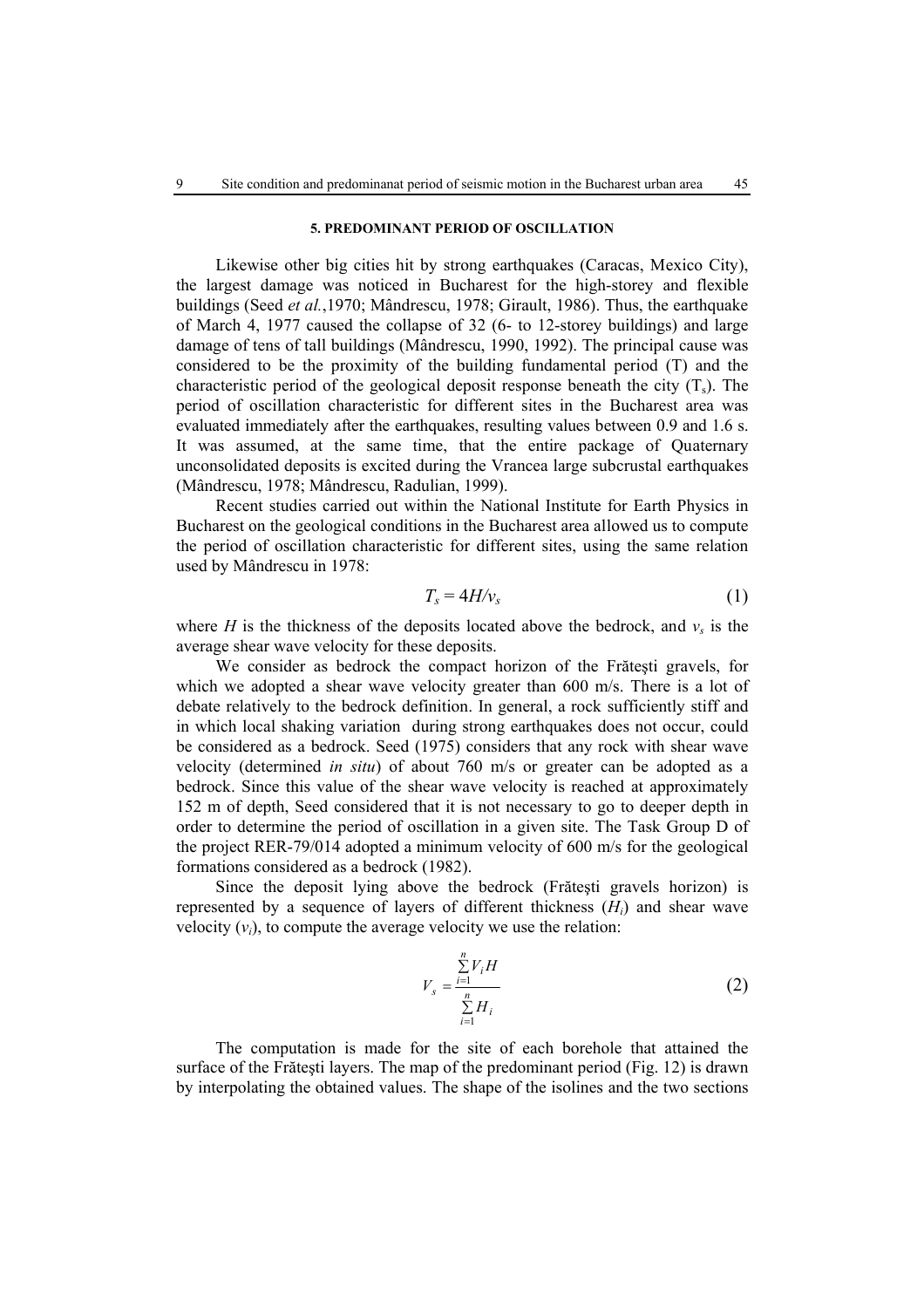plotted in Fig. 13, outline the increase of the predominant period from south to north, in correlation with the constant increase of the thickness of the marl complex in the same direction (Fig. 13-A). The predominant period increase on E–W direction is on the contrary insignificant, as the thickness of the marl complex is almost constant on this direction (Fig. 13-B).

### **6. CONCLUSIONS AND DISCUSSIONS**

One of the main results of this paper is a better knowledge of the geological conditions of the subsoil deposits beneath Bucharest. A few new maps have been elaborated on the basis of the geological borehole data using GIS format: the map of the Neogene/Cretaceous limit, the map of the Frăteşti layers and the map of the Uzunu complex surfaces. The analysis of these maps and of the associated lithological sections outlines a constant sink of the layers from south to north and in parallel the increase of the Quaternary deposits. The slowing down of the subsidence process in the Upper Pleistocene and then its complete cessation is pointed out by the surface almost horizontal of the Uzunu complex, which shows only a few local and low-amplitude depressions. The layers situated above this complex, starting with the Mostiştea sands, are also almost horizontal.

The average shear wave velocity has values within a relatively restrained interval, because of the petrographical composition of the layers of the subsoil. Therefore, the value of the predominant period is determined mainly by the thickness of the Quaternary cohesionless deposits, as already known for a long time (Omote *et al.*, 1956; Seed, Idriss, 1969; Seed, Schnabel, 1972; Goto *et al.*, 1978; Kudo, 1978).

The marl complex, with the thickness between 47 and 130 m in the city area, has the greatest influence in the computation of the predominant period. The predominant periods of oscillation computed in this paper have values between 0.9 and 1.9 s and correlate well with the values observed at the seismic Bucharest station (Radu, 1965), as well as with the value obtained on the basis of the spectral analysis of the accelerogram recorded at the INCERC station during the event of March 4, 1977.

The distribution of the predominant periods over the Bucharest area, anticipated in a previous paper (Mândrescu, 1978), puts up-to-date the recommendation made by Ghica in 1953 that drew attention on the necessity to avoid tall and elastic buildings in Bucharest. Designers and civil engineers ignored the recommendation until the March 1977 earthquake and consequently the vulnerability of all the tall buildings raised between 1963 and 1977 was amplified. Thus, the factor of dynamic amplification (β) introduced in the computation of the resistance structure of the buildings referred to values of the corner period  $(T_c)$  of 0.3–0.4 s, values typical for the response spectrum of the Imperial Valley earthquake (California) of May 18, 1940. But this event  $(M = 7.0)$  occurred at a depth of 16 km and was recorded at El Centro at 8 km epicenter distance, while the Vrancea event ( $M = 7.2$ ) occurred at a depth of 94 km and was recorded at 165 km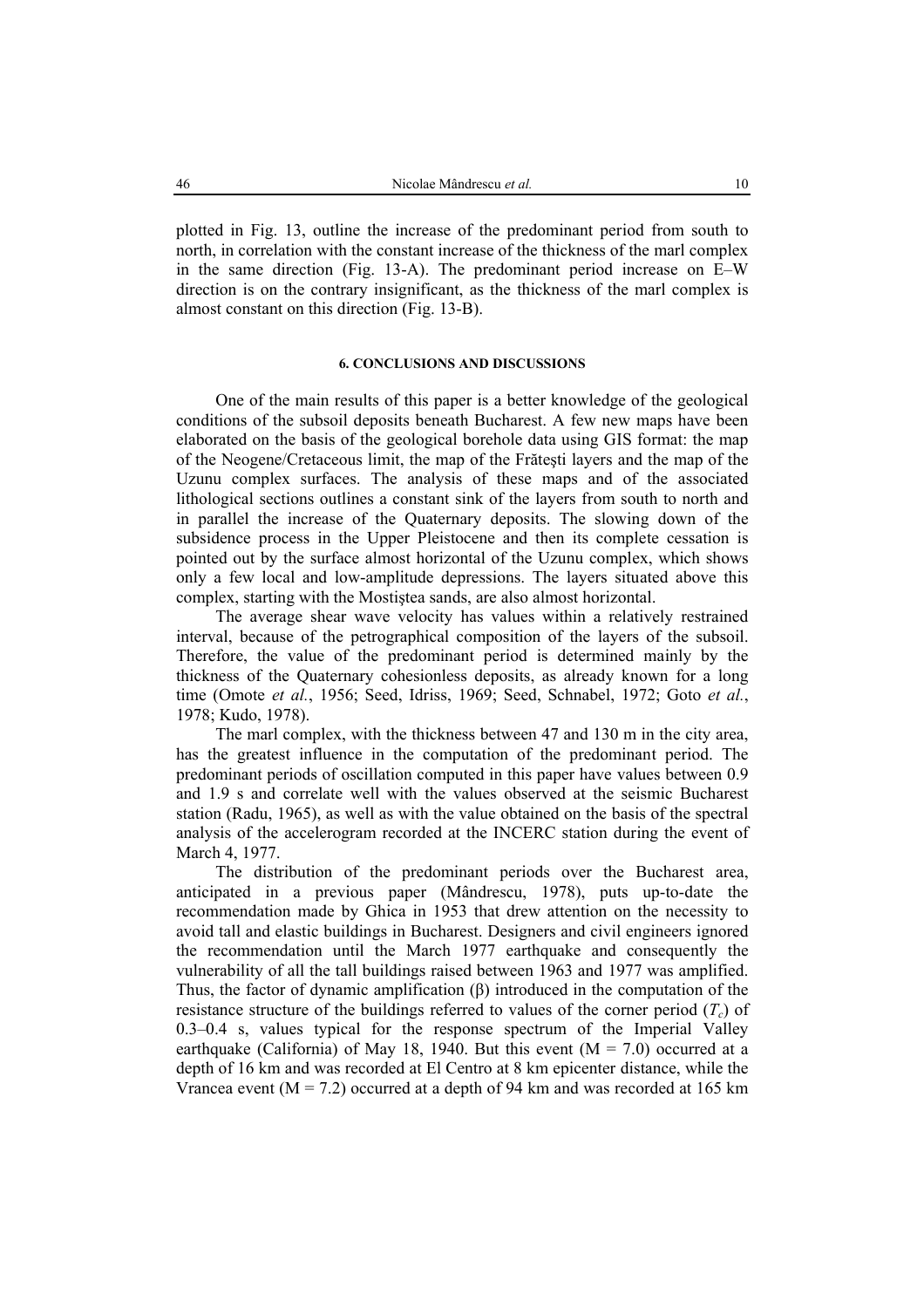epicenter distance. Also, the bedrock at El Centro is at a depth of 32 m, while in Bucharest it is at 120 m. After the earthquake of March 1977 a new corner period was chosen  $(T_c = 1.5 \text{ s})$  in agreement with the maximum of the acceleration response spectrum recorded at the INCERC station. The difference between the principal parameters of the two earthquakes is outlined in Fig. 1.

*Acknowledgements.* The present work was partially supported by the NATO SfP Project no. 972266 "Impact of Vrancea Earthquakes on the Security of Bucharest", and the National Research Program MENER/ PNCDI, 2002.

#### REFERENCES

- ALDEA, A., ARION, C., OKAWA, I. (2000), *Microzonation of Bucharest Soil response*. In: *Earthquake Hazard and Countermeasures for existing fragile buildings*. D. Lungu, T. Saito Eds., p. 67–80.
- AMBRASEYS, N.N. (1978), *The earthquake of March 4, 1977 and its principal effects*, UNESCO Report, 1977–78/ **2**,161.4.
- BANDRABUR, T. (1961) *Hydrogeological research on the Ialomiţa-Mostiştea-Danube interstream*. St. tehn. econ., E,5, p. 141–158 (in Romanian).
- CAMPBEL, K.W. (1978), *Empirical Synthesis of Seismic Velocity Profiles from Geotechnical Data.* Proc. 2nd Inter. Conf. Microzonation, San Francisco, USA, **2**, p. 1063–1075.
- COTEŢ, P. (1963), *Some Data Concerning the Geomorphology of the Bucharest City Area*. Probl. Geography, **X**, p. 69–92.
- COTEŢ, P. (1976), *Romanian Plain*. Ceres Ed. Bucharest (in Romanian).
- GHICA, Şt. (1953), *Geologic Microzoning of Bucharest City*. Arh. Dep. Geol., MMPG, Bucharest (in Romanian).
- GIRAULT, P.D. (1986), *Analysis of Foundation Failures. The Mexico Earthquakes 1985. Factors Involved and Lessons Learned*. Proc. Int. Conf. Eds. Michael A. Cassaro and Enrique Martinez Romero. Mexico City, p. 178–192.
- GOTO, N., OHTA, Y., KAGAMI, H. (1978), *Deep Shear Wave Velocity Measurement for Evaluation of 1–10 Sec. Seismic Input Motions*. Proc. 2nd Inter. Conf. Microzonation, San Francisco, USA, **2**, p. 793–800.
- KAWASE, H. (1995), *Strong motion simulation in Sannomiya, Kobe, during Hyogo-Ken Nambu earthquake considering nonlinear response of shallow soil the 1995 layers*. Proc. Int. Workshop on Site Response Subjected to Strong Earthquake Motions, **2**, p. 171**–**184.
- KAZAMA, M. (1995), *Nonlinear dynamic behaviour of the ground inferred from strong motion array records at Kobe Port Island during the 1995 Hyogo-Ken Nambu earthquake.* Proc. Int. Workshop on Site Response Subjected to Strong Earthquake Motions, **2**, 185– 200.
- KUDO, K. (1978), *The Contribution of Love Waves to Strong Ground Motions*. Proc. 2nd Inter. Conf. Microzonation, San Francisco, USA, **2**, p. 765–776.
- LITEANU, E. (1952), *Geology of the Bucharest City Zone.* St. tehn. econ., E, **1**, Bucharest (in Romanian).
- MÂNDRESCU, N. (1972), *Experimental Researches on Seismic Microzoning*. St. Cerc. Geol., Geogr., Geofiz., (Geofizică), **10**, 1, p. 103–116.
- MÂNDRESCU, N. (1977), *Seismic Microzoning of Bucharest*. Rep. SCNE. I, Arch. CFPS. (in Romanian).
- MÂNDRESCU, N. (1978), *The Vrancea Earthquake of March 4, 1977 and the Seismic Microzonation of Bucharest*. Proc. 2nd Inter. Conf. Microzonation, San Francisco, USA, **1**, p. 399–411.
- MÂNDRESCU, N. (1990), *The Large Romanian Earthquakes and Their Effects in Bucharest.* Proc. XXIInd ESC Gen. Ass., Barcelona, **2**, p. 851–853.
- MÂNDRESCU, N. (1992), *Data Concerning Seismic Microzonation of Bucharest City*. St. Cerc. Geophys., **30**, p. 21–28.
- MÂNDRESCU, N., RADULIAN, M. (1999), *Seismic Microzoning of Bucharest (Romania): A Critical Review* (in: *Vrancea Earthquakes, Tectonics, Hazard and Risk Mitigation*, Wenzel *et al*., eds.), p. 109–121.